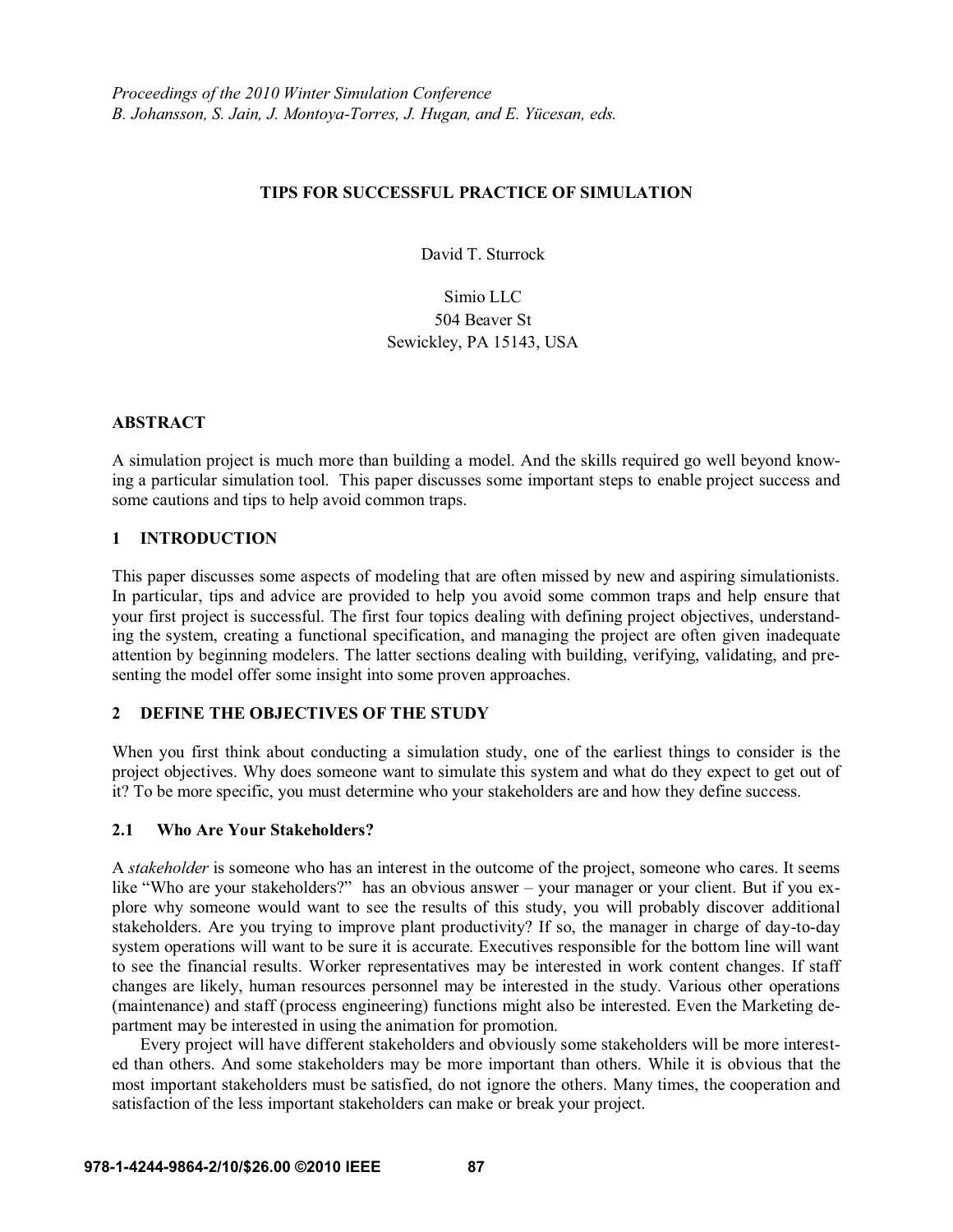#### **2.2 How Do Your Stakeholders Define Success?**

The Pragmatic Marketing group has coined a phrase "Your opinion, while interesting, is irrelevant." This is basically saying that the customer's (or in this case, your stakeholder's) opinion about project success counts much more than your own. Even if you personally consider the project to have been an overwhelming success, if your most important stakeholders consider it to be a failure, your project is a failure.

It is important to probe your stakeholders to find out what their needs and expectations really are. Do they want to reduce headcount or expenses? Improve profits? Improve system predictability or reliability? Increase output? Improve customer service? In all cases, you need to find out not only what they value, but how they measure it.

It is wise to also be aware of any "hidden agendas." Is the real reason for performing simulation analysis that someone required them to build a model? Sometimes a customer or source of funding will require a simulation model be built as a condition of a contract. In this case, the stakeholder's main objective may be to have a model that supports what they intend to do anyways. To quote a popular robot... "Danger, Will Robinson!" Starting out with the answer you must "prove" is a situation to be avoided at all cost.

Knowing how your most important stakeholders define (and hopefully even measure) success, now you are ready to write your high-level objectives. This will be the starting point for further project discussions so that everyone has a shared vision. This information also provides a good start for the detailed functional specification you will be doing at a later point.

### **3 UNDERSTAND THE SYSTEM**

If you are lucky, this is your system that you are modeling and you know it well. More typically, even if the system is owned by your company, you do not know it well enough to accurately model it. Every system has subtleties which are often important. While it is not reasonable to expect a simulationist to know every system, a good simulationist should know the important questions to ask and be able to understand the answers.

One good way to start is to review the process so that you understand the key aspects. What are the entities? How are they being transformed? What are the constraints? If possible, take advantage of the opportunity to literally walk through the actual or similar facility to discover things that might be missed in a discussion or diagram review.

Ask questions. Ask more questions. Ask different people the same questions and don't be surprised that you get different answers. Your goal at this stage is not to solve the problem, but to understand the problem and the system well enough that you can describe and estimate the work. Part of this stage is to identify what you don't know so that you can allow time and risk in the project for that enlightenment.

### **4 CREATE A FUNCTIONAL SPECIFICATION**

There is an old adage that says "If you don't know where you are going, how will you know when you get there?" That is especially true in simulation projects. A functional specification clarifies the model scope and level of detail. And most importantly, it clearly defines the deliverables. It defines the objectives as well as the deliverables and determines how everyone will know when you are done.

A functional specification should clarify the project and bring everyone into a common understanding of the deliverables. Topics should include:

- - Objectives Summarize from your initial high-level objectives what you are intending to solve and what you are not intending to solve.
- $\bullet$  Level of detail - A model is always just an approximation of reality and can always be improved. It is important to define the limits of this model. For example, the level of detail for a particular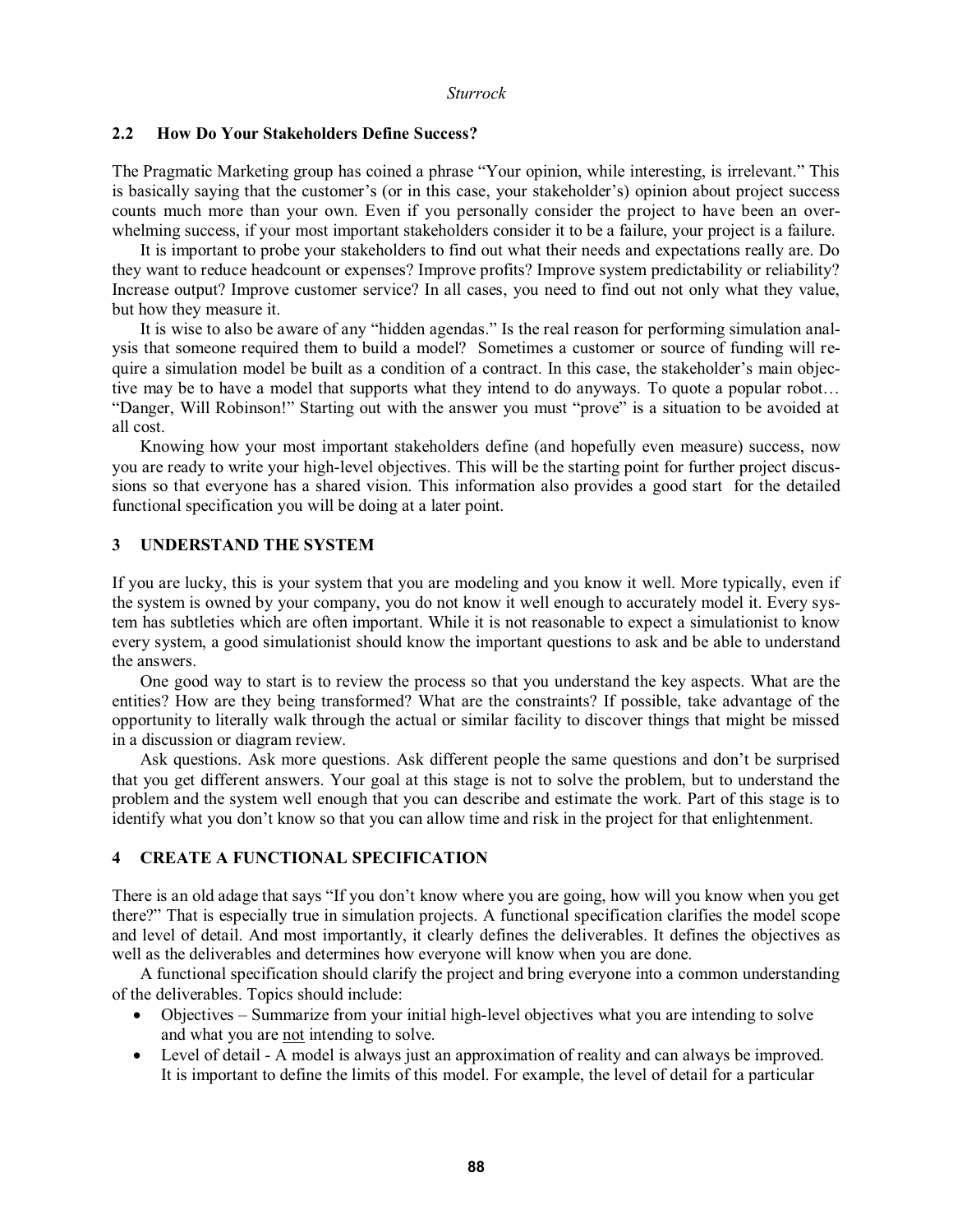model might be suitable for comparing the relative productivity of alternate designs, but might have insufficient detail to provide a reliable prediction of absolute system productivity.

- $\bullet$ Data requirements – Identify what data will be necessary to support the agreed level of detail. Where will this data come from? Who will be responsible for providing it? When will it be provided?
- $\bullet$ Assumptions and Control Logic – Summarize your understanding of the logic in various points in the system. List any assumptions that you will be making so that you and all stakeholders have a common understanding of how much detail will be modeled for each part of the system. For example, details of dispatching, queue priority, and resource allocation should be agreed upon before modeling begins.
- $\bullet$ Analysis and Reports – Determine who will be involved in the analysis phase of the project. Define the form and content of the results to be delivered. A mock-up of a final report is an important part of a functional specification. On review of the mockup, the stakeholders will almost certainly identify things that are missing and things that are unnecessary. It is much better to identify such items at this point than at the final project presentation.
- $\bullet$  Animations A certain level of animation is generally necessary for model development and validation. How important is animation to the stakeholders? In many cases stakeholders initially may indicate that animation has little importance to them. My general experience is that once stakeholders have seen the 2D or 3D animation done in development, they appreciate its value for communication and later demand it as part of the deliverable.
- $\bullet$ Due Date and Agility – Simulation is often a process of discovery. As you model and learn about the system you will find new alternatives to explore and possibly areas of the model requiring more detail. Adequately exploring those areas can potentially make the project much more valuable. But the best results possible have no value if they are delivered after the decision has been made. When are results expected? When is the absolute "drop-dead" date after which the results will have no value?

You might think that your project doesn't need a functional specification or that it is too much formality for a small project or an internal project. It does not necessarily have to be formal. But every project needs a functional specification and it should take about 5-10% of the total project time to finalize. Even a project that is expected to complete in a single day should devote perhaps 30-60 minutes of time defining scope and detail. This time spent thinking ahead will more than pay itself back later in the project.

Developing a prototype during the functional specification phase can be enlightening to all parties. You might find that it is easier or harder than you thought. Even on the smallest project it is generally worth showing a quick model and asking the question: Is this what you mean? You might find that you have a totally different understanding than the stakeholders. Often a prototype model can be made that addresses a large percentage of what the stakeholders *say* they need. As soon as they see the prototype, they remember the complex situations and all the *other* needs that they neglected to identify earlier.

The final part of the functional specification phase is the sign-off. It should be made clear to everyone that this functional specification defines the project and that the project will be considered complete and successful when all of the aspects of the functional specification are delivered. Ideally, the final specification should be formally approved by at least the primary stakeholders to avoid later controversies.

# **5 MANAGE THE PROJECT**

While the best time to start a simulation study is very early in the associated project's lifecycle, that is unfortunately not the most common situation. It is far more common that simulation is first considered when problems are encountered late in the cycle; perhaps a short time before the final decisions must be made. At this point, everything becomes urgent, and you may even be "late" before you have started.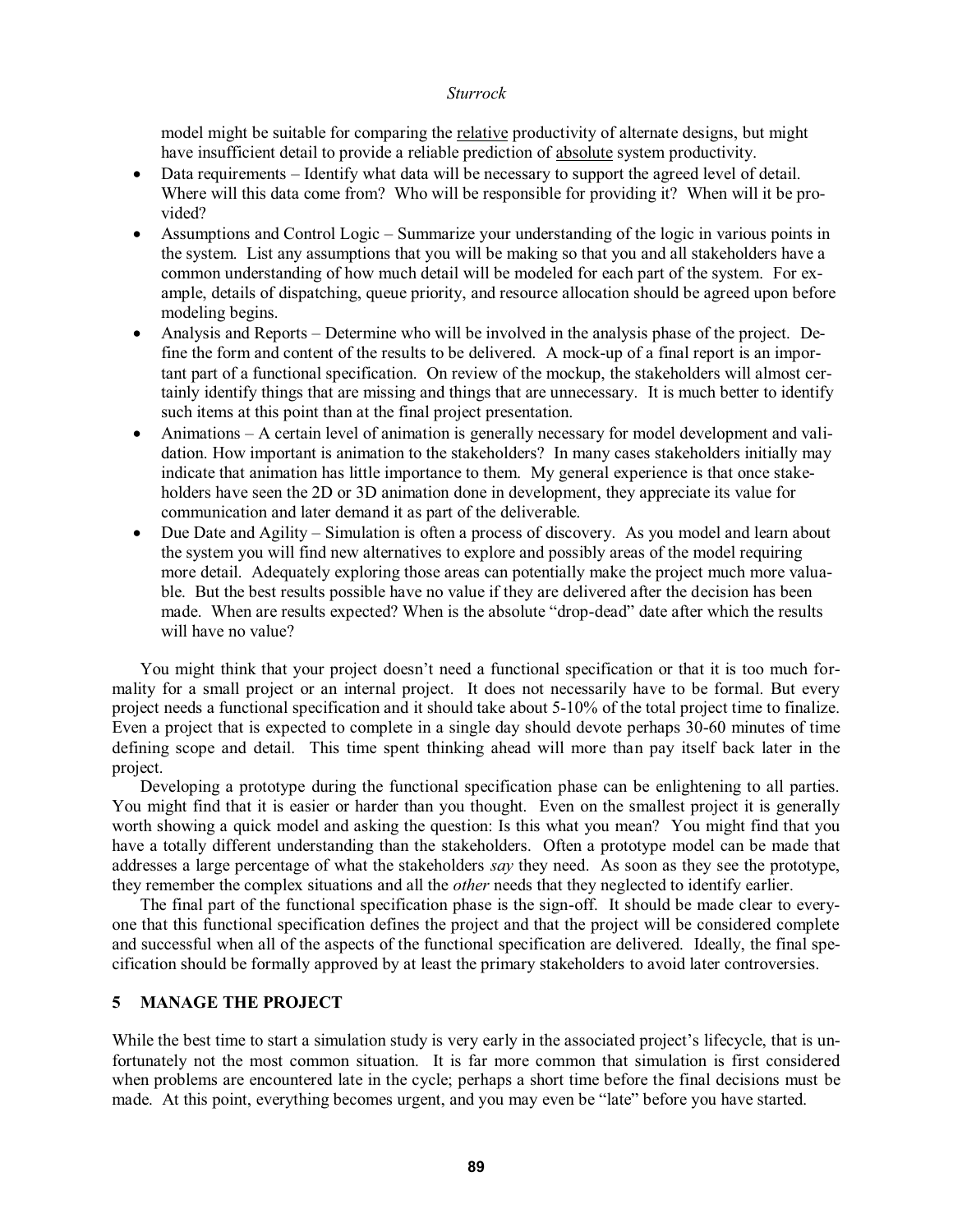In such a situation, the temptation is to go into reactive mode, letting the urgency pull you in first one direction and then another. And there is always pressure to skip important steps like deciding exactly what you want to accomplish (the functional specification phase). This tends to result in less than optimal work flow and even an incomplete project.

Manage the project, don't let it manage you. A project that is completed just *after* the decision is made is of little value. It is part of your job to manage the simulation project so that you provide valuable insight in a timely fashion. Note the words "valuable insight". All simulations are an approximation. Although a close approximation has more value, a rougher approximation can still provide valuable insight. If there is insufficient time to do the entire project well, then select a subset or a rougher approximation that you can do well in the time allotted. This should be reflected in the assumptions of the functional specification.

Simulation is often a process of discovery. You will gain knowledge as you go from the effort to accurately describe the system to the early simulation results. Often this new information may move the study in new directions. A certain amount of agility is appropriate in responding to such needs; however, too much agility can prevent project completion. At such times, you must take the difficult step of telling your stakeholders "no" and deferring such requests to a later project phase. While no one likes to hear the word no, most stakeholders would prefer an honest no to a misleading yes which basically says "Yes, I will do what you request, but as a result the project may not return any useful results within your deadline." Budget your time so that the important tasks will be completed and only then allow the project to explore some unanticipated directions.

### **6 COLLECT INPUT DATA**

The topic of input data often catches simulationists by surprise. And it can easily be cause for project failure. In the days before the prevalence of computers and automation, it was typically the case that little or no data was available. Now, it is much more likely that you will be overwhelmed by data. Organizing and making sense of that data is often the challenge.

The first challenge is to know your data. Here is a simple, but fairly common example: Perhaps you collect some machine downtime data and when you analyze it you find that it has a minimum repair time of 8 minutes, a mode of 32 minutes and a maximum of 9.5 hours. Without additional study you might not discover that the maximum repair time also included an 8 hour off-shift time when the repair started near the end of a shift. It would be easy to use such data incorrectly in the model and generate bad results. It is important to know your data and how good it is, "scrub" it clean of any invalid data, and perform appropriate input analysis.

Since collecting data can be expensive, the objectives of your simulation study should be evaluated to determine where you need the most accurate data. For example, if you are evaluating operator utilization, it is important to have enough data related to the specific tasks for which the operators are responsible. However, the data related to another area of the system with no impact on operators may be able to be approximated.

You can also use your model and some pilot runs to help determine where you need better data by determining how sensitive the model is to different data values. You should check sensitivity to both the magnitude (e.g. the mean) and the variability (e.g. the range)  $-$  if the model results have little change when you use other reasonable input data, then your present numbers may be good enough. However if you notice a significant change in results, with a relative minor change to magnitude or variability, then that may be an indication that you should spend more time and effort in assuring that you have the best data possible for that parameter.

You have already specified in your functional specification who is responsible for providing data and when. It is prudent to let people know well ahead of time when you need the data and at what point the project will be delayed without it. While you may be able to place blame on someone else for causing a late project, it is far better to work together to ensure that the project is on-time and successful.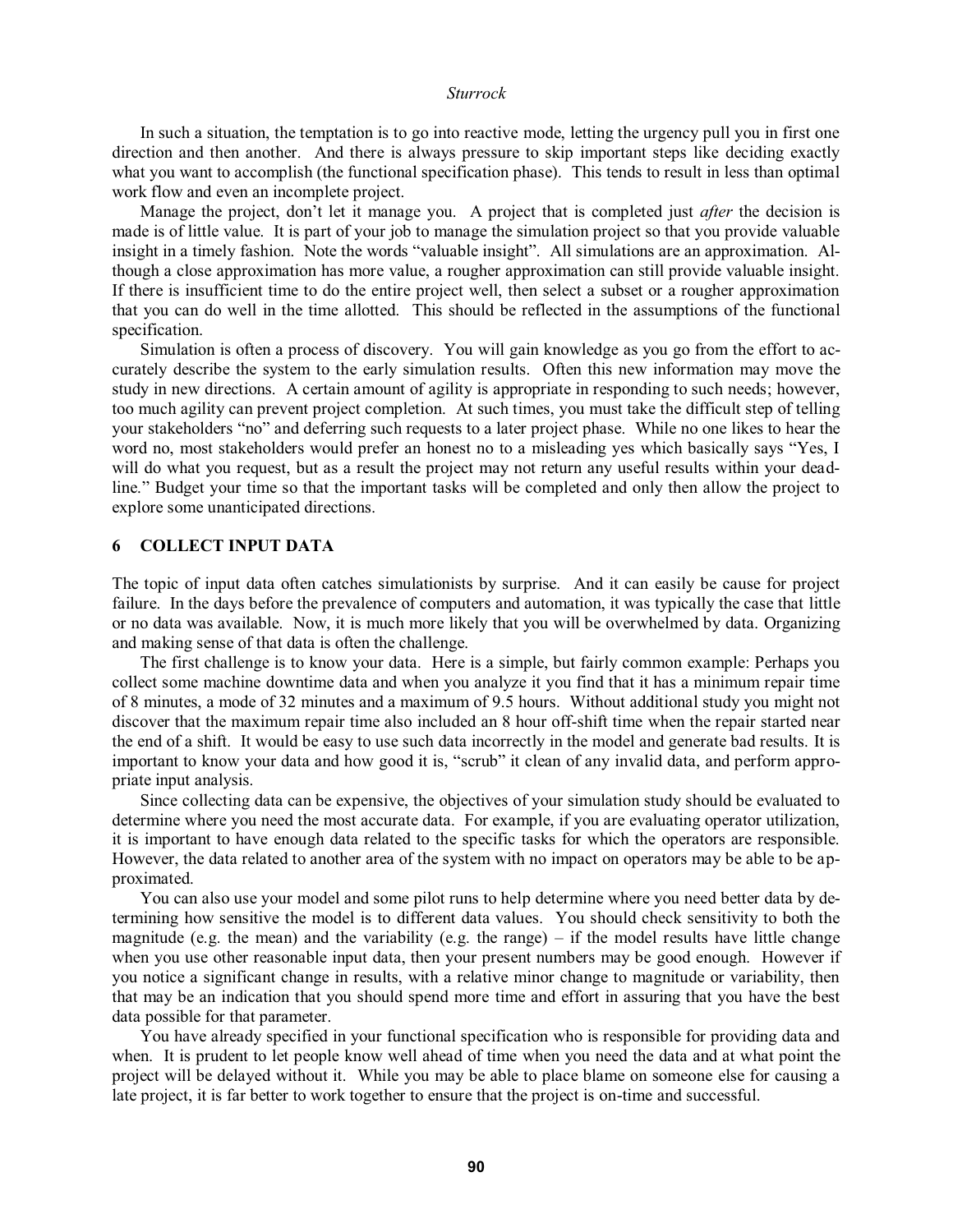### **7 BUILD AND VERIFY THE MODEL (ITERATIVE)**

Building a model is the process of creating a representation of the real system adequate to support meeting the stated objectives. Verifying the model is the process of ensuring that the model really does what you think it is doing. While building and verifying the model are two different tasks, they are covered under a single topic to emphasize the importance of always doing them iteratively.

### **7.1 Building The Model**

Novices will sometimes build a large part of the model, or perhaps even the entire model, before starting verification. This is a significant cause for project failure. When you start verifying a large model, there is so much going on that understanding the detailed interactions becomes difficult or impossible. It is much more effective to instead take an iterative approach – build a piece of the model, verify it, then continue adding additional pieces of logic to the model. Two very effective approaches to model building can be summarized as 'breadth first' or 'depth first'.

In Z*breadth first*" modeling, you might build the entire model or a major section of it with a minimal level of detail. You can then verify the model works before continuing on. This has the advantage of immediately generating a potentially useful model. Your first pass could actually be the prototype used in the functional specification. Another advantage is that you can more easily get stakeholder feedback from a complete (albeit not fully detailed) model, and get regular feedback on where more detail is required. You can sometimes even do some measure of validation (discussed later) as part of the iterative cycle.

In '*depth first*' modeling, you select one small section of the system and model it in the full detail required. You can verify this model section completely and in the extreme case never have to review it again. An advantage of this approach is the ability to modularize the model – particularly important if several people could be working on the model at once. A novice might choose to build an easy section of the model first to gain experience. A more experienced simulationist might implement the hardest or trickiest sections first to eliminate some project risk early on. A modeler with some "agile" background might do the highest priority or most important sections first. With this latter approach, at any stage the most important aspects of the model have been completed. This helps reduce the risk of running out of time or budget without being able to produce any meaningful results.

'Breadth first' and 'depth first' approaches can also be combined by alternately adding some detail at the entire model level, then adding some detail to (or completing) a particular subsection. But the most important aspect is to add relatively small sections of model logic and then verify each section before adding more logic.

In each cycle of verification, you want to definitively answer two questions: Does the section of model I just built perform as I intended (e.g. are there bugs in the logic of this new section)? When this new section interacts with previously built sections of the model, does the entire model still perform as intended (e.g. are there bugs in the interactions between sections)? As your model gets larger, you might want to make your new sections smaller to make answering the second question easier.

### **7.2 How Do You Verify A Model And How Do You Isolate A Problem When You Find It?**

The most obvious ways to find and diagnose model problems are to watch the animation and to examine the output results. Unexpected results are not a problem – they are a primary reason for doing a simulation. Unexplainable results are a problem. When the model generates an unexpected result, you need to use all your available tools to find the explanation. In some cases that might lead to discovery of a bug that must be fixed. In other cases it leads to an "ah-ha" moment  $-$  a flash of enlightenment about how a complex system works.

Most products have a variety of tools to support model verification. Model trace is often available that can provide great detail on exactly what is happening step by step in your model. You may want to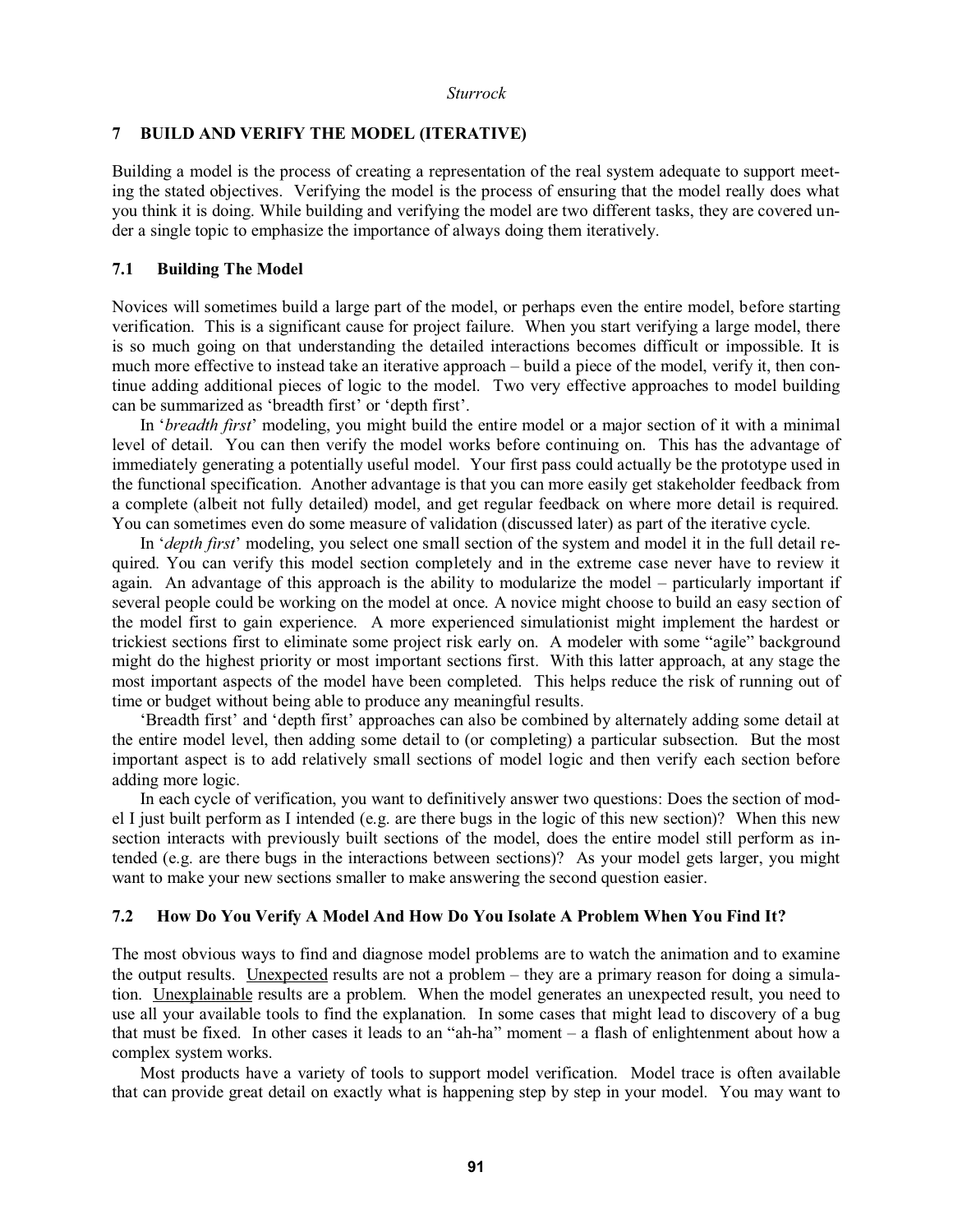start by watching a single entity go through the entire process. Typically there will be controls in your software to allow you to step through a model or to "break" execution at a particular location, time, or condition. Often there will be a watch window that allows you to explore the detailed system state at any time or for any object to help further clarify what is happening. And certainly take advantage of any dashboards or other interactive statistics and graphics offered by your software. The verification process is certain to be an enlightening and quite necessary part of the project.

#### **7.3 Help From A Good Listener**

Even with all of the above, you might find that you have a situation that just doesn't look right, but you cannot explain why. It's time for a model walk-through.

Find a good listener, ideally a simulationist or one of your stakeholders, and go through all of the relevant model sections and explain to them what is going on. If your listener has the ability to understand what you are explaining, that's a bonus. But in a large percentage of the time, *you will find your own problem* by methodically walking through the interactions. Keeping this in mind opens up wide possibilities for a candidate listener. An uninvolved co-worker, a spouse, or even a pet are good candidates. While dogs and cats can sometimes be good listeners, nothing beats a pet goldfish for a captive audience. The key is that explaining your model out loud seems to open up a different part of your brain and allows you to solve your own problem.

#### **7.4 How Do You Know When You Are Done?**

As mentioned earlier, a model is just an approximation of a real system. Usually the modeler and the stakeholders want the model to be as accurate and comprehensive as possible. To avoid never-ending, late, and over budget projects, you need to go back to your functional specification document. Your goal is to build a model with just enough detail to meet the stated objectives and no more!

Animation is an area where it is easy to "get lost." Animation can be the most fun and instantly gratifying work in the project. It is easy to let it take more time than it should. Most packages have some level of automatic animation. This is typically good enough for model verification. Likewise, many packages have some level of 2D or 3D animation that is very easy to generate. Some amount of this can make validation easier by providing an additional measure of reality and recognition by stakeholders. But again you must go back to that section of the functional specification. Your final animation should be just good enough to meet the previously identified customer objectives, and no more!

### **8 VALIDATE THE RESULTS**

Model validation needs to be done to determine if the model represents reality to the extent necessary to meet objectives. You can sometimes complete some measure of validation as you do the model building and verification iterations and should take advantage of every opportunity to do so. But you will still need to do additional validation on the completed model. Perfect verification and validation is usually impossible because the only perfect model is the real system. But there are some ways that you can attempt to demonstrate that the model is valid enough for project purposes.

One common validation technique is to start with a model of the existing system (assuming that the real system exists). Compare the results of the "as is" model against the performance of the real system. A stochastic comparison might take a representative period (e.g. 30 days or 30 weeks) and compare the average results over that period. Another approach is to make the model as deterministic as is feasible (e.g. use exact entity arrival times, exact failure data, etc) and compare the results for that shorter period. Each of these approaches is valuable in their own way. In both cases you strive to identify and explain any significant differences.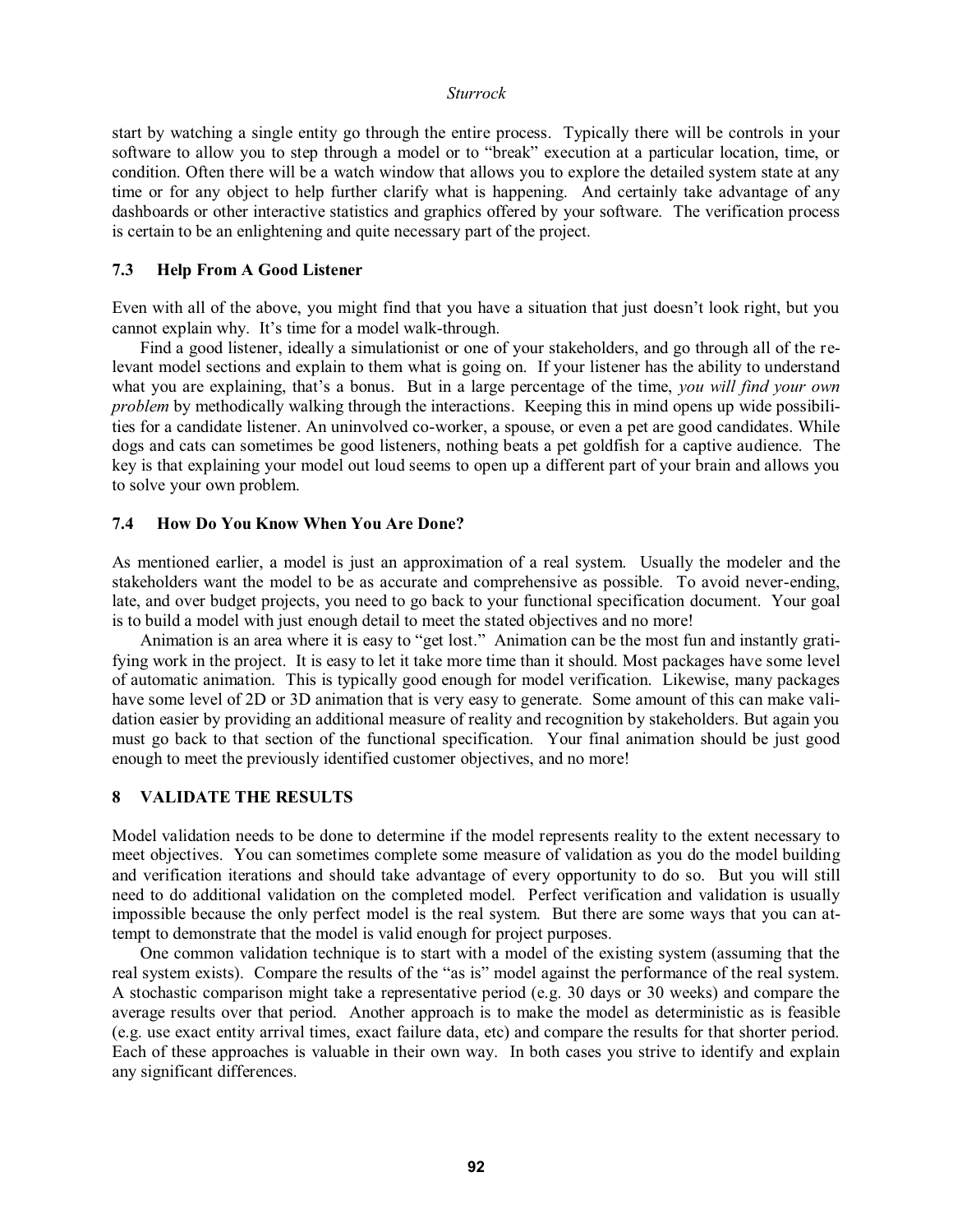Another validation technique is to use the experience of your stakeholders. They know the system well and should be able to watch an animation and provide some measure of confidence. You should also give them the opportunity to see the model perform under a wide variety of situations, such as high volume, low volume, or recovering from a failure. Ideally stakeholders should even be able to create such situations themselves e.g. "I want to see Machine A fail ... now."

While a single stakeholder can provide valuable insight, a group of stakeholders from different backgrounds can provide even greater value. Perhaps an engineer might say "Yes, you captured the design exactly as I described it," to which an operator might respond, "Maybe so, but we would never actually do it that way. Here's how we would run it...". At that point the simulation is already providing significant value as a communication tool. Your role in the remainder of that meeting is to facilitate the discussion and take notes.

### **9 EXPERIMENT, ANALYZE, AND PRESENT THE RESULTS**

During the experimentation phase you will be generating the scenarios identified in the functional specification. Most likely, you will also need a few additional scenarios based on what you have learned as the project progressed. The details of the statistical analysis are beyond the scope of this paper, but proper statistical analysis is critical. See the additional reading section for some thorough treatment of appropriate experimentation and statistical analysis.

As with all the other portions of the project, make sure you provide enough time in the schedule for experimentation and analysis. Many times, if you fall behind on the model building, verification or validation phases of the project, you may find yourself in a time crunch for the analysis. Keep in mind that the reason for doing the simulation project is typically to analyze various scenarios, so make sure to plan accordingly and leave plenty of scheduled time for the final analysis phase.

Your primary goal should be to help your stakeholders make the best decision possible given the time and resources allocated. While you might have other personal goals such as to build credibility or make a profit, it is likely those goals will be met if you concentrate on helping the stakeholders.

Consider the background and particular needs of each stakeholder before creating your report. Although you are probably proud of your model and the detailed way in which you solved complex problems, few stakeholders will share that interest. Most stakeholders are interested in three things. First, what alternatives were considered. Second, what are your conclusions or recommendations. Third, what supporting information can you provide to merit their confidence in your analysis.

Although you need to have data to support your conclusions, do not overwhelm your stakeholders with too many details. Try to provide information in the context needed. For example, instead of simply stating "Average driver utilization was 76%", you might say "Since the average driver utilization is high  $(76%)$ , there is inadequate slack time to catch up during peak periods without causing line delays."

Don't over-represent the accuracy of the output data. Acknowledge and even emphasize to the stakeholders that the model is an approximation and it will not generate exact answers. Display your data with appropriate precision based on the accuracy of your data and modeling assumptions (e.g. 76.2% not 76.2315738%). And display the accuracy of your numbers when possible. Most stakeholders can relate to a confidence interval like  $76.2\% \pm 1.3\%$ .

#### **10 SUMMARY**

In spite of what you might have heard, doing simulation projects well is not easy. There are many ways that even an experienced simulationist can fail. In this paper we have discussed some common traps and ways to avoid them. While following these suggestions will not guarantee a bulls eye, it will certainly improve your chance of hitting the target.